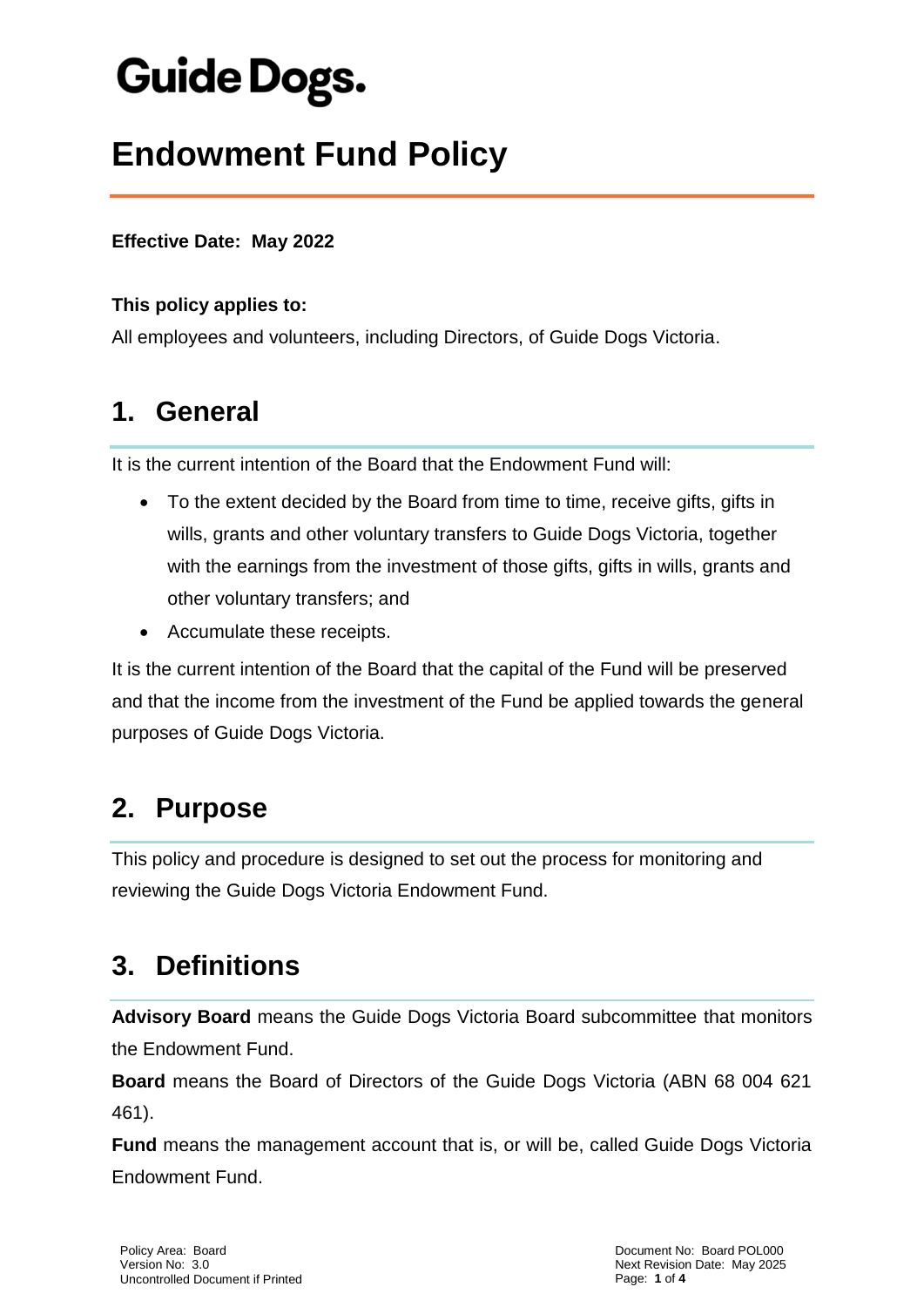**Guidelines** means this document.

### **4. Legal nature of these guidelines**

These Guidelines have been adopted by a resolution of the Board and reflect its current intentions and views. They provide rules on the matters covered by them.

The Board may not change or revoke any Guidelines that relate to the capital of the Fund without a resolution of the members of Guide Dogs Victoria at an Annual General Meeting or Extraordinary General Meeting. The Board may change other parts of the Guidelines that do not relate to the capital of the Fund.

### **5. Capital of the Fund**

It is a stated purpose of the Fund that the capital of the Fund will be preserved and that only the income from the investment of the Fund be applied towards the general or other purposes of Guide Dogs Victoria.

The capital of the Fund must not be spent, disbursed or otherwise applied towards the general or specific purposes or objectives of Guide Dogs Victoria unless first approved by a resolution of the members at an Annual General Meeting or Extraordinary General Meeting.

The restrictions on dealing with the capital of the Fund must be included in any and all guidelines that relate to the Fund unless resolved to the contrary by the members at an Annual General Meeting or Extraordinary General Meeting.

### **6. Advisory Board**

#### **Composition**

The Advisory Board will have up to 3 Members comprising:

- The chairperson of the Audit and Risk Management Committee; and
- Up to two other members, whether or not members of the Board.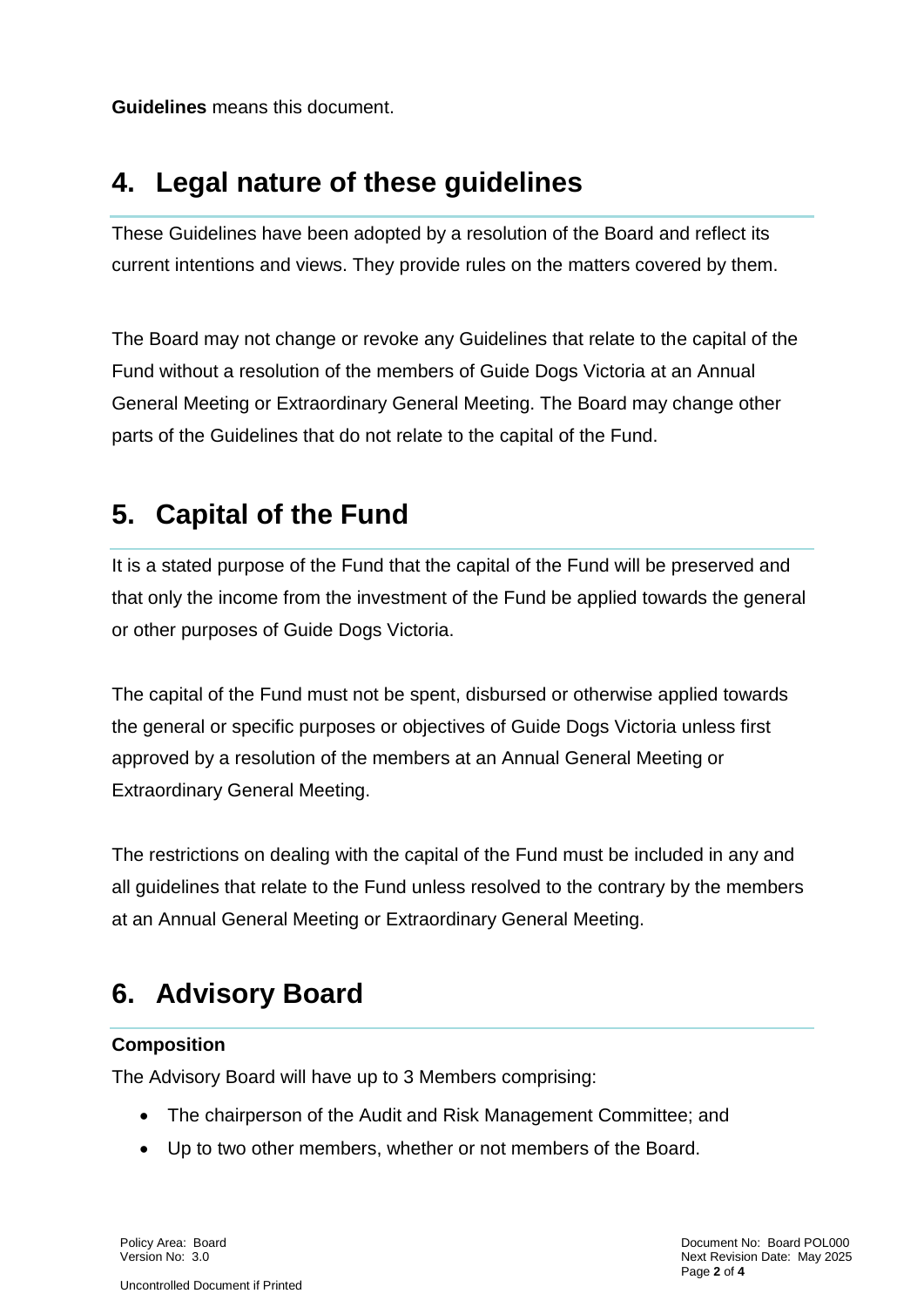The Board may appoint each advisory member and may remove any advisory member at any time. The Advisory Board may be held in conjunction with the Audit and Risk Management Committee.

#### **Function**

The Board may specify:

- The functions of the Advisory Board;
- The meetings to be held by the Advisory Board and the manner in which proceedings of the Advisory board are to be conducted;
- The matters which the Advisory Board must have regard to in carrying out its functions, and;
- Any other matters concerning the Advisory Board or its functions that the Board decides.

Unless the Board determines otherwise, gifts, gifts in wills or grants for specified purposes will only be accepted the gift, gift in will or grant is \$50,000 or more and if the Board agrees that the specific purpose is in accordance with the purposes of Guide Dogs Victoria and with applicable taxation laws, rulings and guidelines.

An advisory member who has personal interest in a matter that is proposed to be considered in a meeting of the Advisory Board must disclose to the other advisory members in writing the nature and extent of that interest, and must not:

- Be present while the matter is being considered in the meeting; or
- Vote on that matter,
- Unless with the approval of the majority of the advisory members.
- An advisory member who has an interest in any matter may give the other advisory members standing notice of the nature and extent of the interest at an Advisory Board meeting (either orally or in writing).

The notice may be given at any time and whether or not the matter relates to the affairs of the Guide Dogs Victoria at the time the notice is given. This is in line with the Guide Dogs Victoria Conflict of Interest policy.

#### **Meetings**